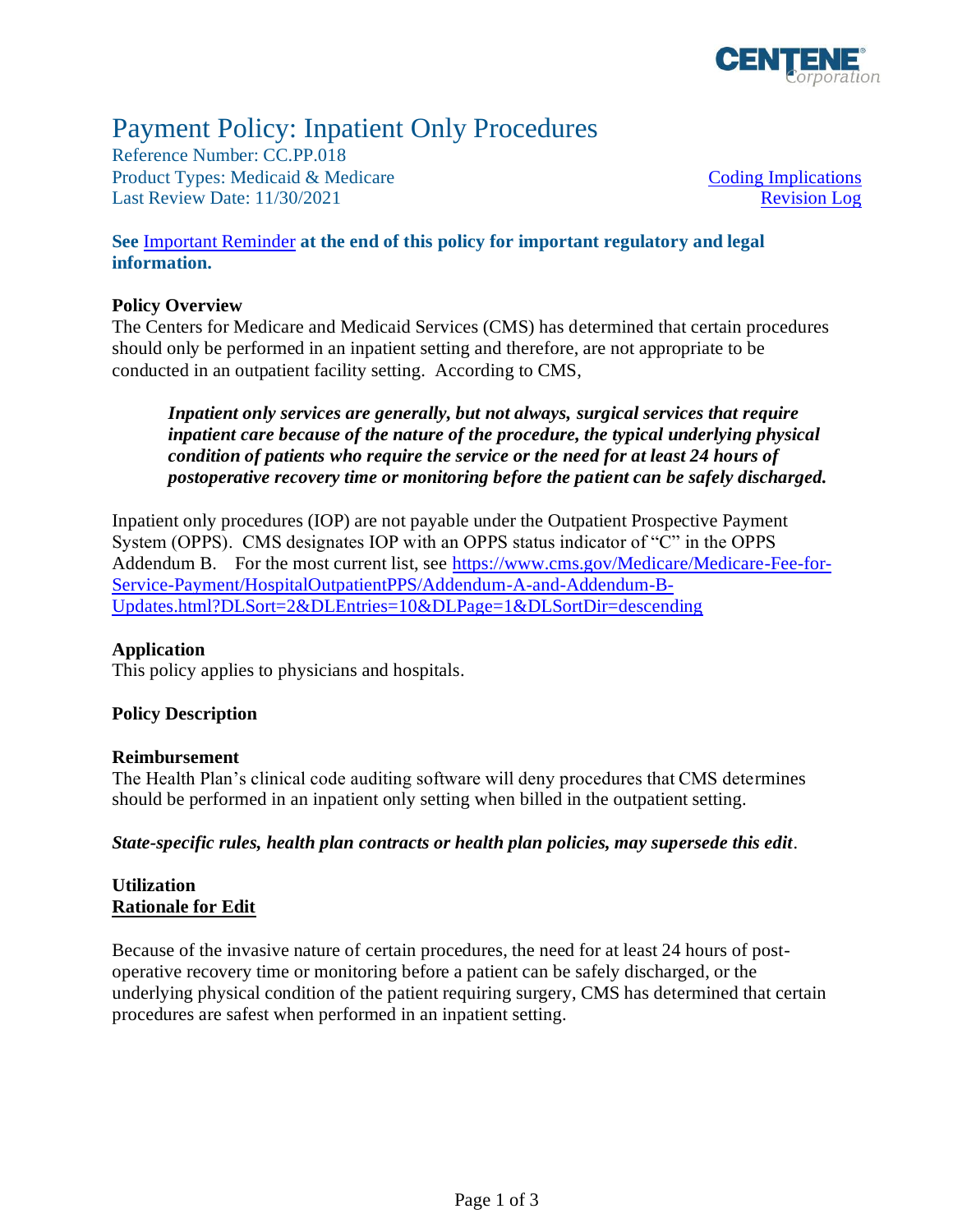

## **PAYMENT POLICY INPATIENT ONLY PROCEDURES**

### <span id="page-1-0"></span>**Procedure Codes Which Will Deny According to the Policy**

Please see the following link for inpatient only procedures which are not allowed in an outpatient setting: [https://www.cms.gov/Medicare/Medicare-Fee-for-Service-](https://www.cms.gov/Medicare/Medicare-Fee-for-Service-Payment/HospitalOutpatientPPS)[Payment/HospitalOutpatientPPS.](https://www.cms.gov/Medicare/Medicare-Fee-for-Service-Payment/HospitalOutpatientPPS)

#### **Related Documents or Resources**

1. Centers for Medicare and Medicaid Services, CMS Manual System and other CMS publications and services

#### **References**

1. *Current Procedural Terminology (CPT*®), 2021

<span id="page-1-1"></span>

| <b>Revision History</b> |                                                        |
|-------------------------|--------------------------------------------------------|
| Pending                 | <b>Notice Period</b>                                   |
| 02/27/2017              | Converted to new template and annual review conducted. |
| 12/9/2017               | Corrected line of business to Medicare and Medicaid    |
| 03/10/208               | Reviewed and revised policy                            |
| 03/20/2019              | Conducted Review, verified, updated policy.            |
| 06/30/2020              | Conducted Review, verified, updated policy.            |
| 11/01/2020              | Annual review completed                                |
| 11/30/2021              | Annual review completed; links updated                 |

### <span id="page-1-2"></span>**Important Reminder**

For the purposes of this payment policy, "Health Plan" means a health plan that has adopted this payment policy and that is operated or administered, in whole or in part, by Centene Management Company, LLC, or any other of such health plan's affiliates, as applicable.

The purpose of this payment policy is to provide a guide to payment, which is a component of the guidelines used to assist in making coverage and payment determinations and administering benefits. It does not constitute a contract or guarantee regarding payment or results. Coverage and payment determinations and the administration of benefits are subject to all terms, conditions, exclusions and limitations of the coverage documents (e.g., evidence of coverage, certificate of coverage, policy, contract of insurance, etc.), as well as to state and federal requirements and applicable plan-level administrative policies and procedures.

This payment policy is effective as of the date determined by Health Plan. The date of posting may not be the effective date of this payment policy. This payment policy may be subject to applicable legal and regulatory requirements relating to provider notification. If there is a discrepancy between the effective date of this payment policy and any applicable legal or regulatory requirement, the requirements of law and regulation shall govern. Health Plan retains the right to change, amend or withdraw this payment policy, and additional payment policies may be developed and adopted as needed, at any time.